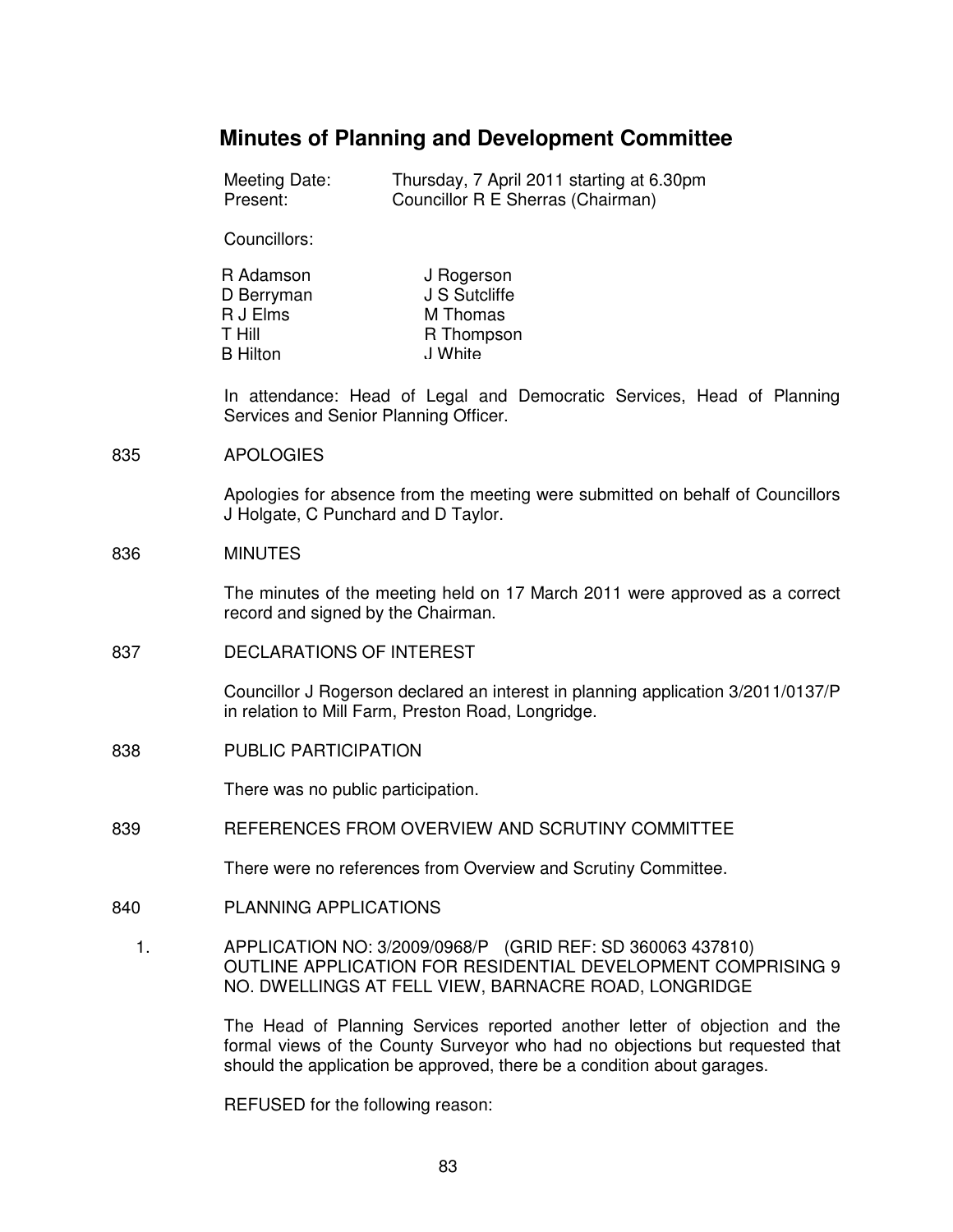1. The proposed development by virtue of its layout, design and orientation, would lead to conditions detrimental to residential amenity and cause overlooking to the properties and the rear gardens of dwellings on Inglewhite Road and as such be contrary to Policy G1 of the Districtwide Local Plan.

(Mr Platt spoke against the above application).

 2. APPLICATION NO: 3/2010/0353/P (GRID REF: SD 370119 443686) PROPOSED CHANGE OF USE OF BARN (CURRENTLY IN USE AS AN OFFICE) TO TWO RESIDENTIAL DWELLINGS AND ERECTION OF ONE DETACHED GARAGE AT CLOUGH BOTTOM FARM, RABBIT LANE, BASHALL EAVES, CLITHEROE

GRANTED subject to the following conditions:

1. The development must be begun not later than the expiration of three years beginning with the date of this permission.

 REASON: Required to be imposed pursuant to Section 91 of the Town and Country Planning Act 1990.

2. The permission shall relate to the development as shown on Plan Reference No. BAC/01 Dwg 02B Amendment E.

 REASON: For the avoidance of doubt and to ensure that the development is carried out in accordance with the submitted plans.

- 3. This permission shall be implemented in accordance with the proposal as amended by letter and plan received on the 18 March 2011. REASON: For the avoidance of doubt since the proposal was the subject of agreed amendments.
- 4. The curtilage of the two dwellings hereby approved, is that area of land enclosed by the green edge indicated on the attached plan entitled 'Approved Curtilage'.

 REASON: For the avoidance of doubt as the proposal was the subject of agreed amendments in the interest of visual amenity, in compliance with Policies G1 and ENV1 of the Local Plan.

5. Precise specifications and samples of walling and roofing materials and details of any window and door surrounds including materials to be used shall have been submitted to and approved in writing by the Local Planning Authority before their use in the proposed works.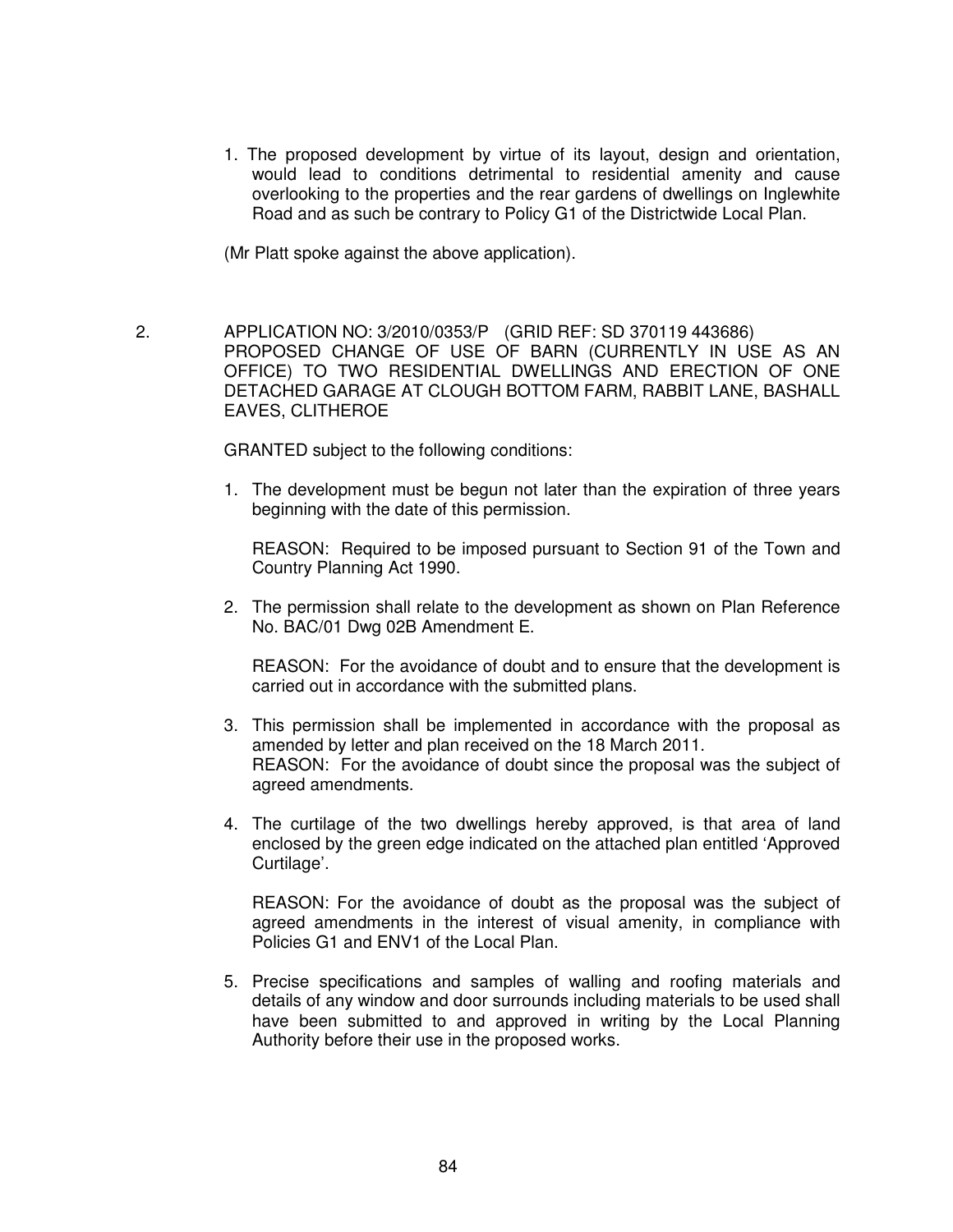REASON: In order that the Local Planning Authority may ensure that the materials to be used are appropriate to the locality in accordance with Policy G1 of the Ribble Valley Districtwide Local Plan.

6. All doors and windows shall be in timber and retained as such in perpetuity.

 REASON: To comply with Policies G1, H16 and H17 of the Ribble Valley Districtwide Local Plan to ensure a satisfactory standard of appearance in the interests of visual amenity.

7. Notwithstanding the details shown upon the approved plans, the proposed Velux roof lights shall be of the Conservation Type, recessed with a flush fitting, details of which shall be further submitted to and approved by the Local Planning Authority before development commences upon the site.

 REASON: In the interests of visual amenity in order to retain the character of the barn and to comply with Policies G1, H16 and H17 of the Ribble Valley Districtwide Local Plan.

8. Notwithstanding the provisions of the Town and Country Planning (General Permitted Development) Order 2008 (or any Order revoking or re-enacting that Order) any future extensions and/or alterations to the dwellings, and any future additional structures, hard standing or fences including any development within the curtilage, as defined in Schedule 2 Part 1 Classes A to H and Part II Class A shall not be carried out without the formal written consent of the Local Planning Authority.

 REASON: In order that the Local Planning Authority shall retain effective control over the site to ensure the future protection of the character and appearance of the building in compliance with Policy ENV1 of the Ribble Valley Districtwide Local Plan.

9. Notwithstanding the provisions of the Town and Country Planning (General Permitted Development) Order 1995 (or any Order amending, revoking or reenacting that Order) the building shall not be altered by the insertion of any window or doorway without the formal written permission of the Local Planning Authority.

 REASON: In order to safeguard nearby residential amenity in accordance with Policy G1 of the Ribble Valley Districtwide Local Plan.

10. The proposed garage shall not be used for any purpose (including any purpose ordinarily incidental to the enjoyment of the dwelling house as such) which would preclude its use for the parking of a private motor vehicle.

 REASON: In the interests of visual amenity and to facilitate adequate vehicle parking and/or turning facilities to serve the dwelling in accordance with Policy G1 of the Ribble Valley Districtwide Local Plan.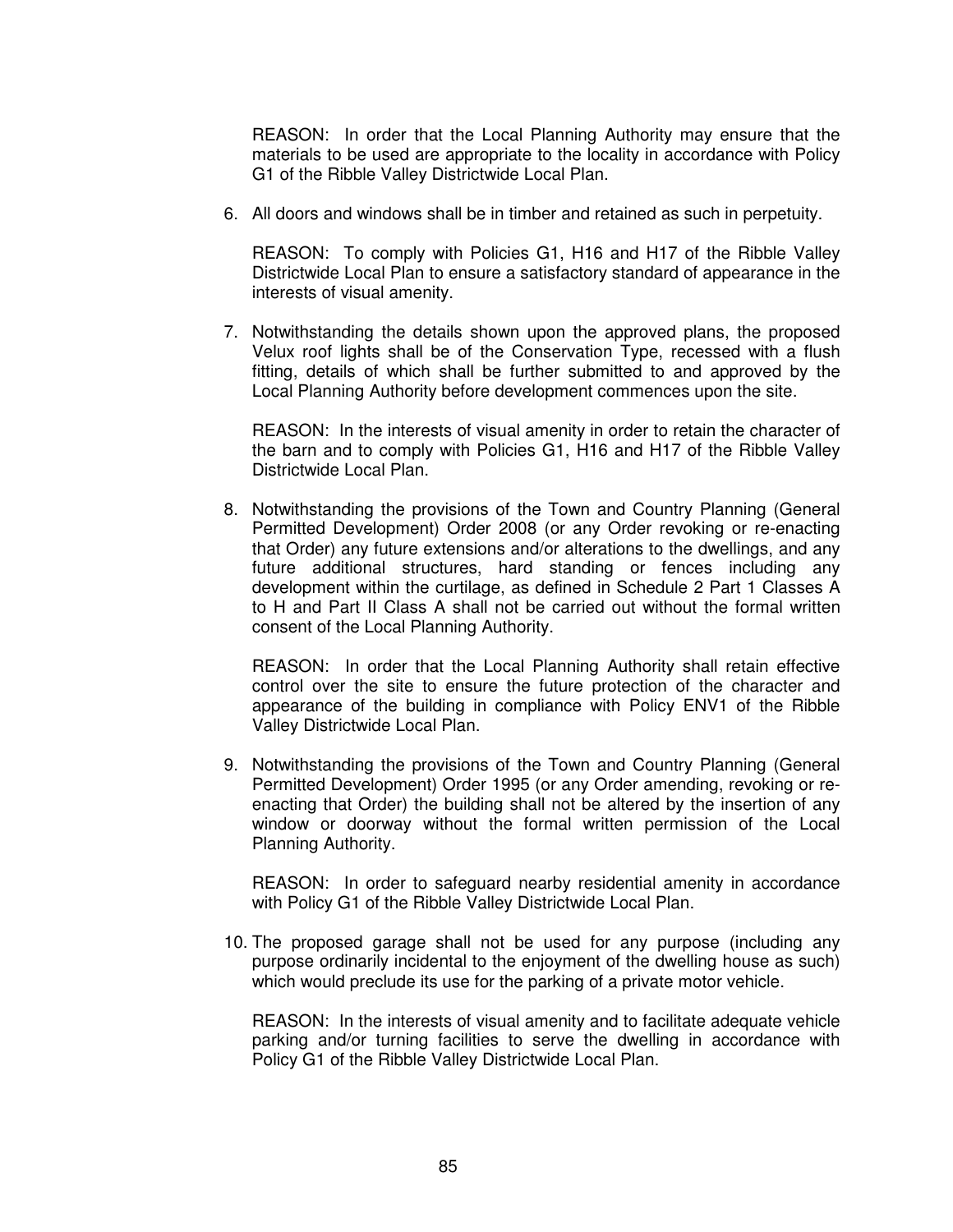11. The development hereby permitted shall not be commenced until full details of the proposed hard and soft landscaping of the site, and materials proposed to be used, have been submitted to, and approved in writing by, the Local Planning Authority. The scheme shall include details of the permeable driveway surface and the paving proposed to be used and the construction methods for the new stonewall to the southeast corner of the site, and details of the new gates.

 REASON: In the interests of the amenity of the area and to comply with Policies G1, ENV1, H15, H16 and H17 of the Ribble Valley Districtwide Local Plan.

12. Prior to the commencement of development, the surface of the access track on to the site shall be improved for the approved residential use. Details of this shall be submitted to and approved in writing by the Local Planning Authority prior to work commencing.

REASON: In the interests of highland safety.

### INFORMATIVES

- 1. The foul drainage from the proposed development shall be discharged to a septic tank and soakaway system which meets the requirements of British Standard BS6297:1983, there shall be no connection to any watercourse or land drainage system and no part of the soakaway system is situated within 10m of any ditch or watercourse or within 50m of any well, borehole or spring.
- 2. Under the terms of the Water Resources Act 1991, the prior written consent of the Environment Agency may be required for any discharge of sewage or trade effluent into water including groundwater and may be required for any discharge of surface water liable to contamination of such controlled waters or for any discharge of sewage or trade effluent from buildings or fixed plant or into waters which are not controlled waters. Such consents must comply with the requirements of the Groundwater Regulations 1998 including prior investigation, technical precautions and requisite surveillance and may be withheld. (Controlled waters include rivers, streams, groundwater, reservoirs, estuaries and coastal waters).

(Mr Backhouse spoke in favour of the above application).

 3. APPLICATION NO: 3/2011/0009/P (GRID REF: SD 373542 437714) APPLICATION TO REMOVE CONDITION NUMBER 3 OF PLANNING PERMISSION 3/2008/0343/P TO ALLOW THE GARAGE/ANNEX TO BE USED AS A SEPARATE RESIDENTIAL UNIT AT THORNEYCROFT, CLITHEROE ROAD, BARROW

GRANTED subject to the following condition(s):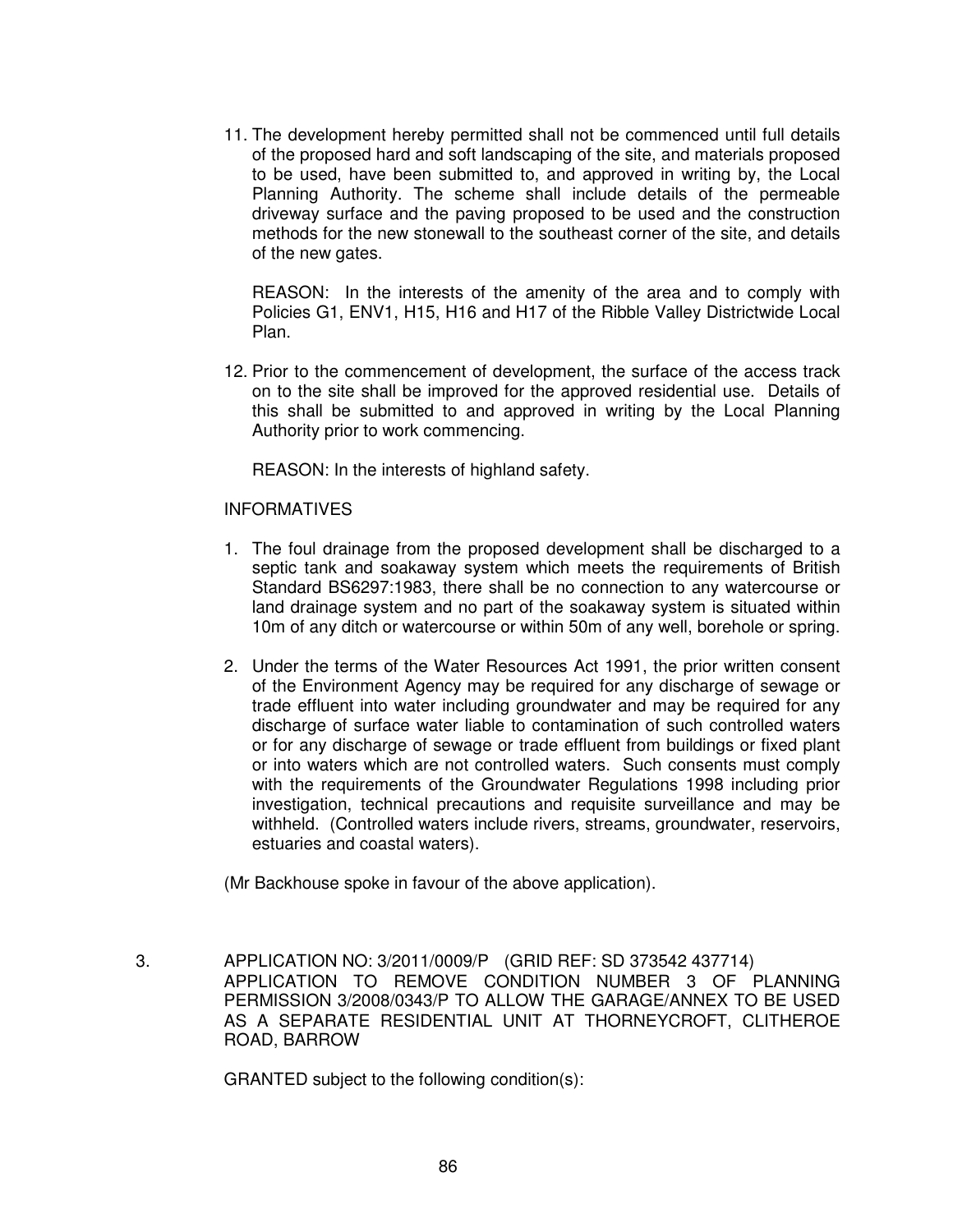1. Prior to the first occupation of the annex as an independent dwelling, separate curtilages for the two dwellings shall be formed by the erection of a wall or fence in the position shown on the additional plan received on 18 March 2011 in accordance with details that have first been submitted to and approved in writing by the Local Planning Authority. Thereafter, the physical boundary between the two curtilages shall be permanently retained to the satisfaction of the Local Planning Authority.

 REASON: To ensure a satisfactory level of privacy and amenity for the occupiers of the two units and to comply with Policy G1 of the Ribble Valley Districtwide Local Plan.

2. The existing hard surfaced parking areas in front of both residential units shall be retained in perpetuity to the satisfaction of the Local Planning Authority.

 REASON: To ensure the satisfactory provision of off-street parking spaces for both units in the interests of highway safety and to comply with Policy G1 of the Ribble Valley Districtwide Local Plan.

3. Notwithstanding the provisions of the Town and Country Planning (General Permitted Development) (Amendment) (No 2) (England) Order 2008 (or any Order revoking or re-enacting that Order) any future extensions and/or alterations to the dwelling, (ie the former annex) including the formation of any additional door or window openings, and any development within its curtilage as defined in the Schedule to Part 1 Classes A to E shall not be carried out unless a further planning permission has first been granted in respect thereof.

 REASON: In the interests of the amenities of nearby residents in accordance with Policy G1 of the Ribble Valley Districtwide Local Plan.

(Mr Metcalfe spoke in favour of the above application).

 4. APPLICATION NO: 3/2011/0096/P (GRID REF: SD 369944 436647) PROPOSED ERECTION OF TWO STOREY DWELLING AND AMENDMENTS TO LAYOUT AND FORMER LIVE/WORK STATUS OF PLANNING CONSENT 3/2010/0419 AT PLOT 1, WEAVERS LOFT, CHERRY DRIVE, BROCKHALL VILLAGE

GRANTED subject to the following condition(s):

1. The development must be begun no later than the expiration of three years beginning with the date of this permission.

 REASON: Required to be imposed in pursuance to Section 91 of the Town and Country Planning Act 1990.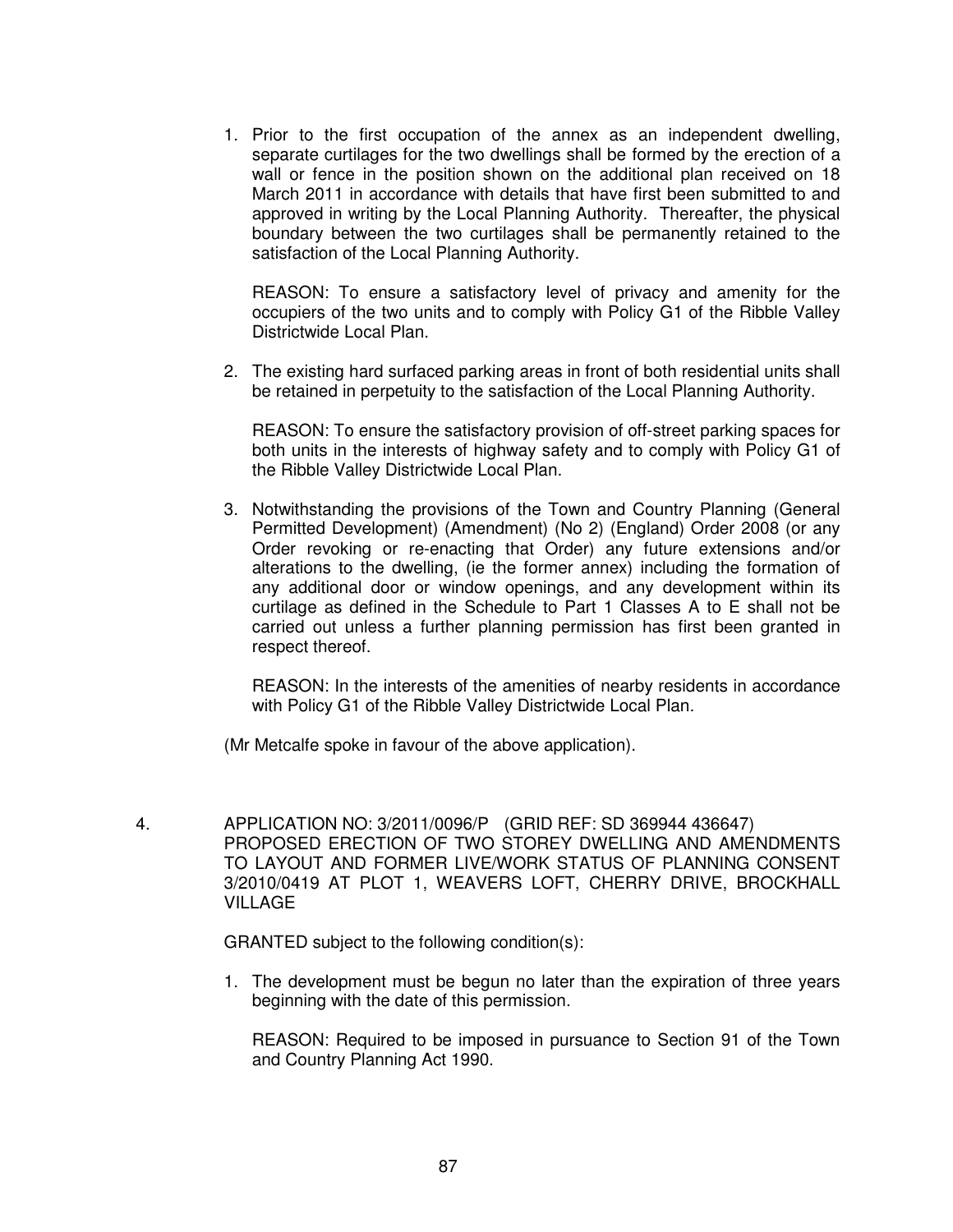2. The window(s) on the eastern elevation of first floor of the building shall be obscure glazed to the satisfaction of the Local Planning Authority and remain in that manner in perpetuity. Details of the glazing shall be submitted to the Local Planning Authority before occupation of the building. The secondary bedroom windows shown on plan No 2740/203 shall be fixed paned windows.

 REASON: In order to protect nearby residential amenity as required by with Policies G1 and H10 of the Ribble Valley Districtwide Local Plan.

3. No development shall take place until a survey of trees within and immediately adjacent to the site which forms part of Woodland reference W9 in the Brockhall Tree Preservation Order 1991 has been submitted to and approved in writing by the Local planning Authority. Any plan shall also incorporate detailed specification and location of fencing and any other measures to be taken for the protection of any retained trees from damage before or during the course of development.

 REASON: In the interest of the amenity of the area and to comply with Policy G1 of the District wide local plan.

4. The permission shall relate to the development as shown on Plan References 2740/103, 2740/202 and 2740/203 received with this application.

 REASON: For the avoidance of doubt and to ensure that the development is carried out in accordance with the submitted plans.

(Councillor Rogerson declared an interest in the next item and left the meeting)

 5. APPLICATION NO: 3/2011/0137/P (GRID REF: SD 360225 436956) PLACEMENT OF A SINGLE STOREY PORTABLE OFFICE UNIT WITH LINK TO EXISTING OFFCIES AT MILL FARM, PRESTON ROAD, LONGRIDGE, LANCASHIRE, PR3 3AN.

GRANTED subject to the following condition(s):

1. The development must be begun not later than the expiration of three years beginning with the date of this permission.

 REASON: Required to be imposed pursuant to Section 91 of the Town and Country Planning Act 1990.

2. The permission shall relate to the development as shown on Plan Drawing No's 2-Revision C and 038111 Revision S-0.

 REASON: For the avoidance of doubt and to ensure that the development is carried out in accordance with the submitted plans.

3. Prior to commencement of any site works, including delivery of building materials and excavations for foundations or services, the boundary hedge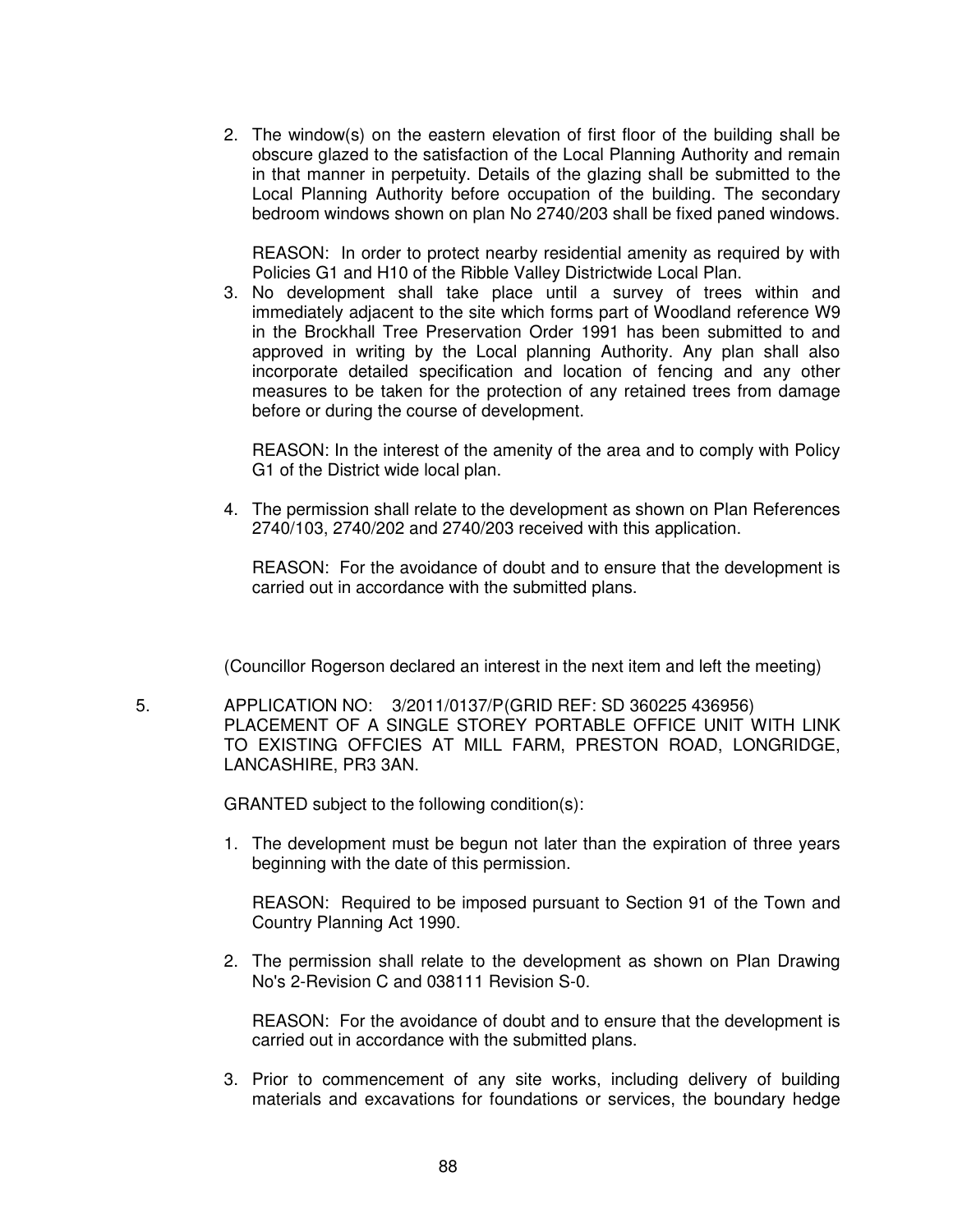indicated on drawing no. 2-Revision C should be protected in accordance with the BS5837 [Trees in Relation to Construction]. This protection zone shall remain in place until all building work has been completed and all excess materials have been removed from site including soil/spoil and rubble. During the building works no excavations or changes in ground levels shall take place and no building materials/spoil/soil/rubble shall be stored or redistributed within the protection zone.

 REASON: In order to ensure that the boundary hedge is afforded maximum physical protection from the adverse affects of development.

(Councillor Rogerson returned to the meeting).

 6. APPLICATION NO: 3/2011/0014/P (CAC) & 3/2011/0015/P (FULL CONSENT) (GRID REF: SD 373391 436156) PROPOSED DEMOLITION OF FORMER NURSERY AND ERECTION OF A NEW RETAIL AND OFFICE BUILDING WITH CAR PARKING. RESUBMISSION AT 7 ACCRINGTON ROAD, WHALLEY

REFUSED for the following reason:

1. The proposed redevelopment would be harmful to the character, appearance and significance of Whalley Conservation Area because of its incongruous plan form, scale, roof configuration and over extensive and poorly proportioned shop frontage. This would be contrary to Policies G1, ENV16 and ENV18 of the Ribble Valley Districtwide Local Plan.

(Mr Kinder spoke in favour of the above application).

 7. APPLICATION NO: 3/2010/1014/P (GRID REF: SD 378059 437441) PROPOSED REMOVAL OF REDUNDANT INDUSTRIAL BUILDING AND PROPOSED CONSTRUCTION OF 5 NO HOUSES WITH ASSOCIATED PARKING AT THE OLD PRINT WORKS, STUBBINS LANE, SABDEN

> RECOMMENDATION: That Committee be minded to grant permission subject to the following conditions and therefore DEFER AND DELEGATE to the Director of Community Services to negotiate the satisfactory completion of a Section 106 Agreement (in the terms described in the "Contents of Section 106 Agreement" section of this report) to deal with the delivery of affordable housing.

> 1. The development must be begun no later than the expiration of three years beginning with the date of this permission.

 REASON: Required to be imposed in pursuance to Section 91 of the Town and Country Planning Act 1990.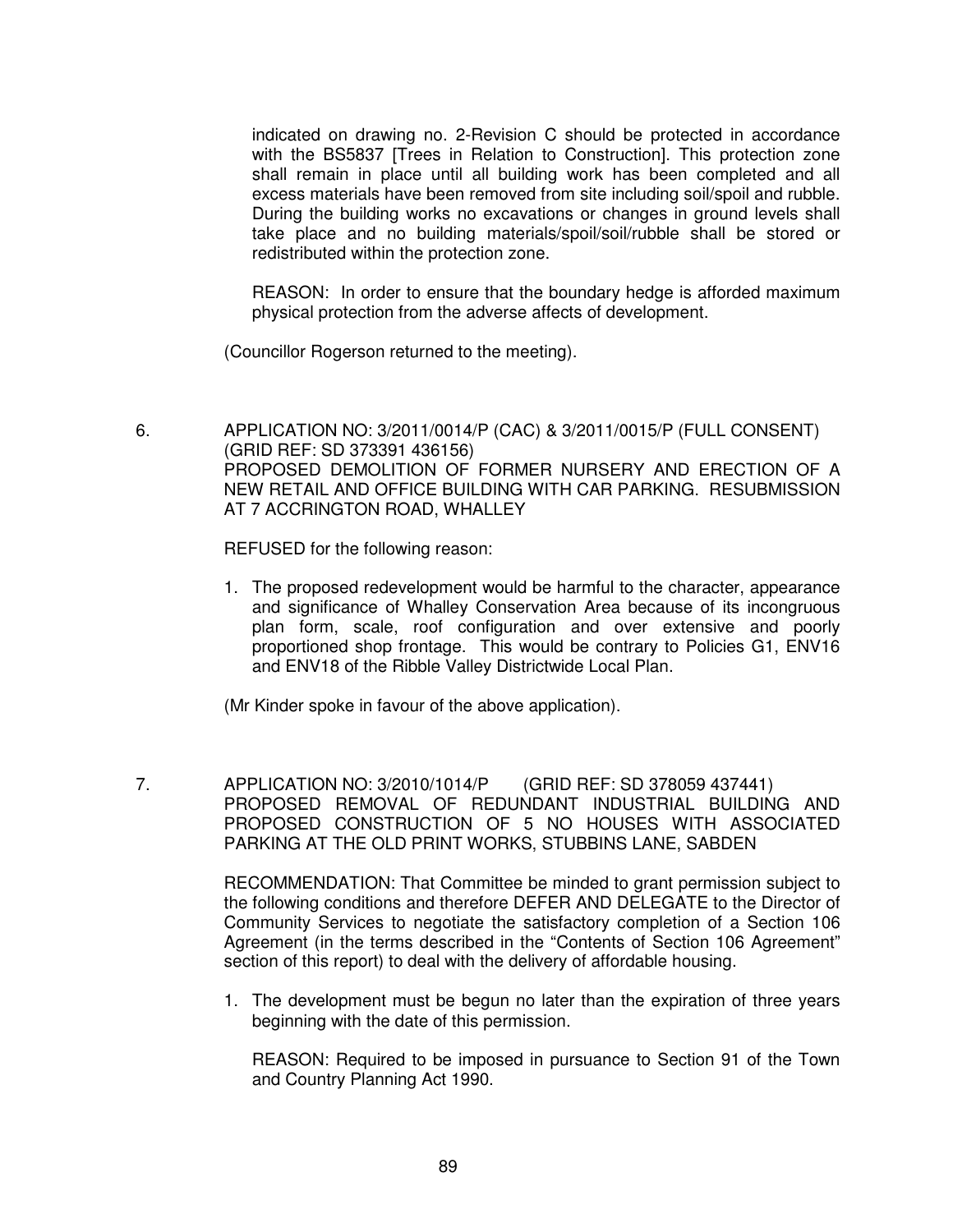2. This permission shall relate to the development as shown on drawing number 1044/01/B, 1044/10/A, 1044/11/A and 1044/12/A.

 REASON: For the avoidance of doubt and to ensure compliance with the submitted plans.

3. Precise specifications or samples of walling and roofing materials and details of any surface materials to be used including their colour and texture shall have been submitted to and approved in writing by the Local Planning Authority before their use in the proposed works. This shall include the submission of precise details of the colour and materials of construction of the proposed solar panels.

 REASON: In order that the Local Planning Authority may ensure that the materials to be used are appropriate to the locality in accordance with Policy G1 of the Ribble Valley Districtwide Local Plan .

4. Notwithstanding the provisions of the Town and Country Planning (General Permitted Development) (Amendment) (No 2) (England) Order 2008 (or any Order revoking or re-enacting that Order) any future extensions and/or alterations to the dwellings including any development within the curtilage as defined in the schedule to Part 1 Classes A to E shall not be carried out unless further planning permission has first been granted in respect thereof.

 REASON: In the interests of the amenity of the area in accordance with Policies G1 and ENV1 of the Ribble Valley Districtwide Local Plan.

5. Prior to the first occupation of any of the dwellings hereby permitted, the proposed 8 parking spaces, the associated manoeuvring area and access from Stubbins Lane shall all have been provided in accordance with the submitted plans to the satisfaction of the Local Planning Authority. Thereafter, these parking spaces, manoeuvring area and access shall all be retained permanently clear of any obstruction to their designated use.

 REASON: In the interests of highway safety and to comply with Policy G1 of the Ribble Valley Districtwide Local Plan.

6. Unless otherwise agreed in writing with the Local Planning Authority the development shall be carried out in strict accordance with the recommendations of the bat survey and report submitted with the application dated 27 September 2010.

 REASON: To comply with policies G1 and ENV7 of the Ribble Valley Districtwide Local Plan ensuring that no species/habitat protected by the Wildlife and Countryside Act 1981 are destroyed.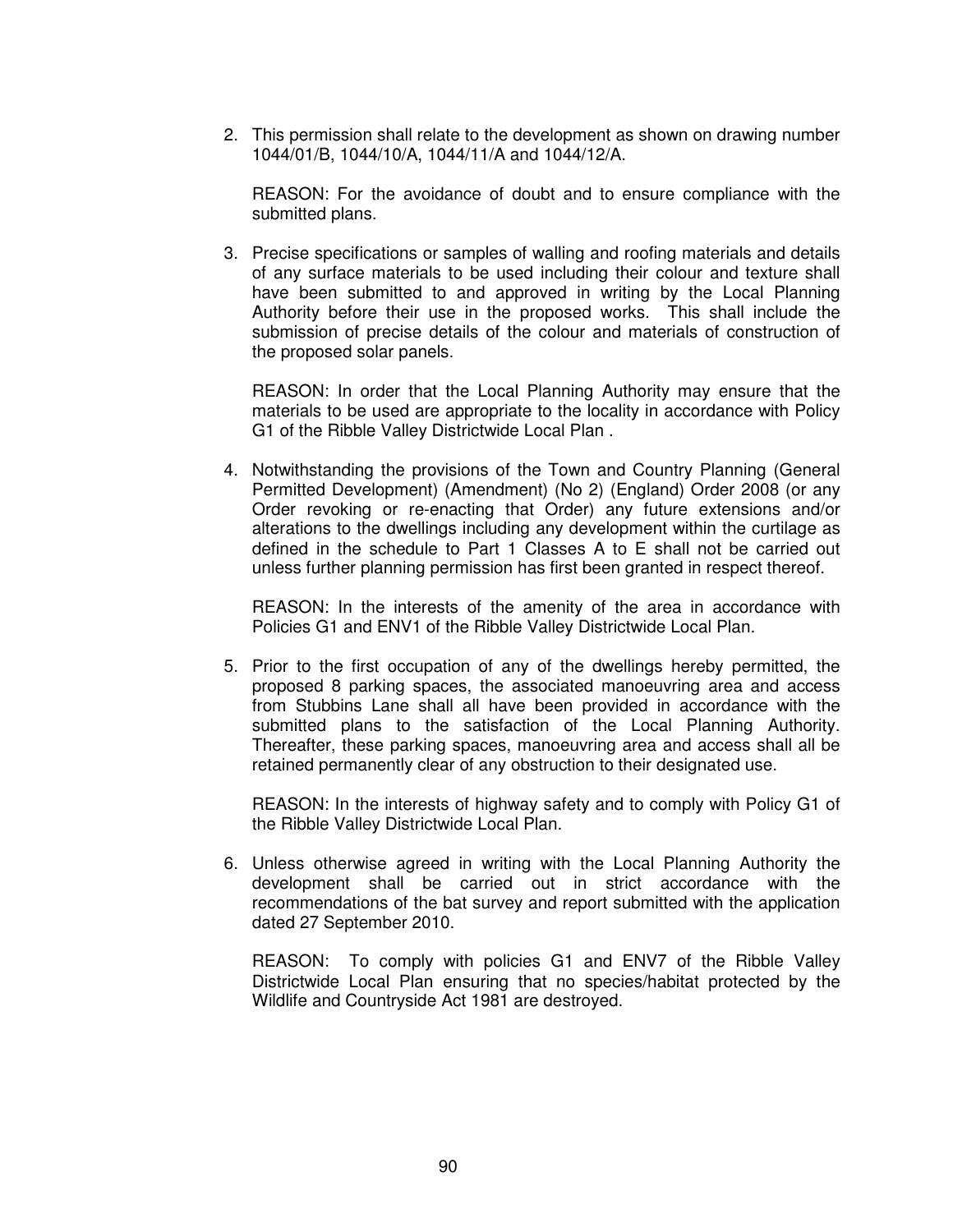841 ITEMS DELEGATED TO DIRECTOR OF DEVELOPMENT SERVICES UNDER SCHEME OF DELEGATED POWERS AND

> The following proposals have been determined by the Director of Development Services under delegated powers:

842 APPLICATIONS APPROVED

| Plan No:               | Proposal:                                                                                                                                              | Location:                                                             |
|------------------------|--------------------------------------------------------------------------------------------------------------------------------------------------------|-----------------------------------------------------------------------|
| 3/2009/0979/P          | Proposed replacement dwelling after<br>demolition of the existing cottage                                                                              | Ashes Farm Cottage<br>Salesbury                                       |
| 3/2010/0756/P          | Reserved matters application for<br>1 <sup>C</sup><br>Phase<br>of<br>the<br>proposed<br>redevelopment<br>comprising<br>30<br>residential units at site | <b>Rectella Works</b><br>Woone Lane<br>Clitheroe                      |
| 3/2010/0767/P<br>(PA)  | Landscaping, part change of use<br>from industrial land to residential<br>curtilage, conversion<br>of<br>turbine<br>housing to garden room             | Primrose House<br>Primrose Road<br>Clitheroe                          |
| 3/2010/0768/P<br>(ABC) | Landscaping, part change of use<br>from industrial land to residential<br>curtilage, conversion<br>of turbine<br>housing to garden room                | Primrose House<br>Primrose Road<br>Clitheroe                          |
| 3/2010/0884/P          | Phase 1 of a four phase application<br>for a covered manure store                                                                                      | Higher Woodhouse<br>Farm<br><b>Woodhouse Lane</b><br>Slaidburn        |
| 3/2010/0885/P          | Phase 2 of a four-phase application<br>for an agricultural livestock building                                                                          | <b>Higher Woodhouse</b><br>Farm<br><b>Woodhouse Lane</b><br>Slaidburn |
| 3/2010/0886/P          | Phase 3 of a four-phase application<br>for an agricultural livestock building                                                                          | Higher Woodhouse<br>Farm<br><b>Woodhouse Lane</b><br>Slaidburn        |
| 3/2010/0887/P          | Phase 4 of a four-phase application<br>for an agricultural storage building                                                                            | Higher Woodhouse<br>Farm<br><b>Woodhouse Lane</b><br>Slaidburn        |
| 3/2010/0900/P          | Proposed change of the external<br>paintwork from black to navy blue,<br>and<br>stone<br>coloured<br>cream<br>eco<br>friendly paint, heritage colours  | 32-36 Moor Lane<br>Clitheroe                                          |
| 3/2010/0933/P          | Proposed non-illuminated stone built<br>structure housing property name                                                                                | Beacon Reach<br>Ward Green Lane<br>Ribchester                         |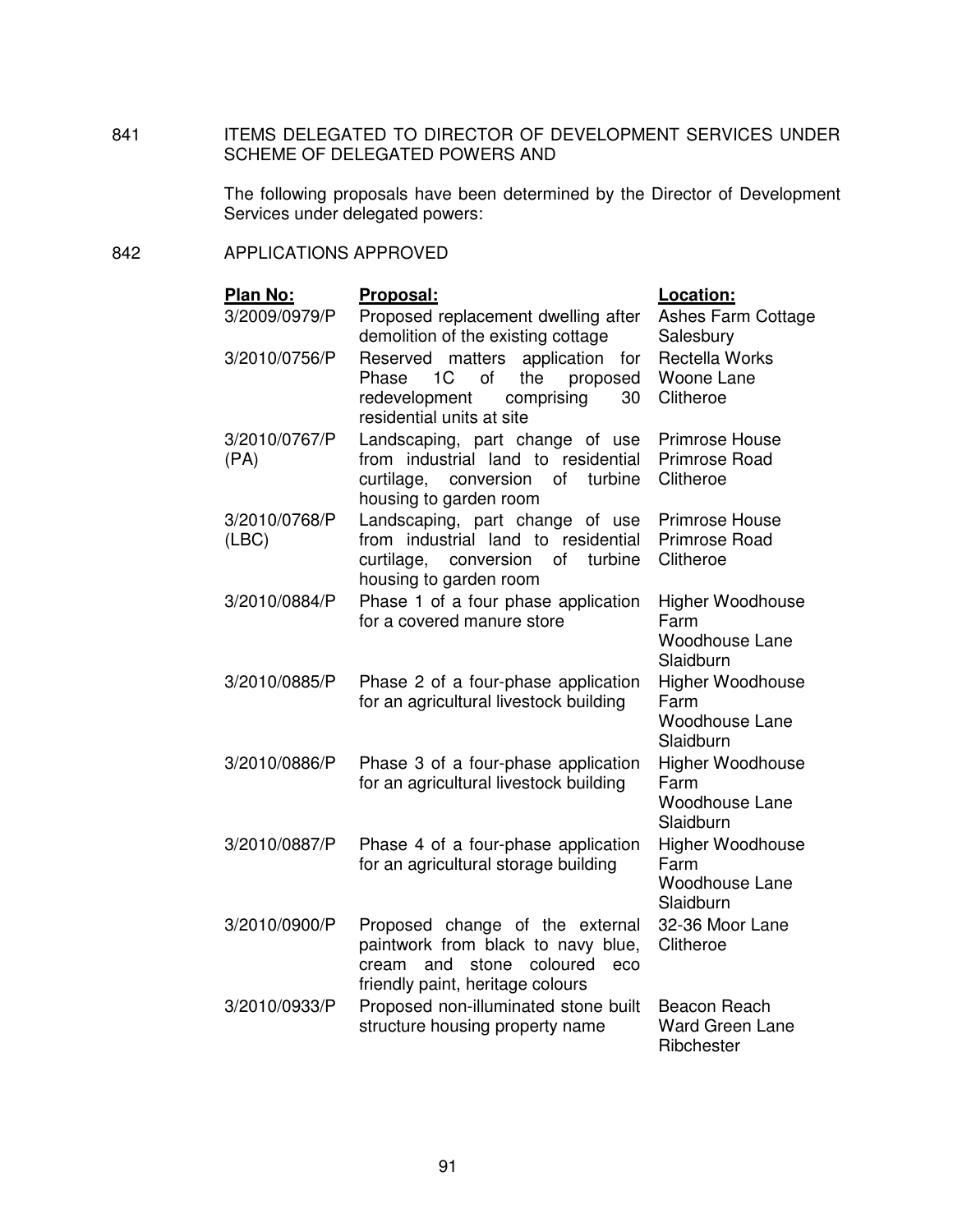| Plan No:      | Proposal:                                                                                                                                                                                                                                                                         | Location:                                                        |
|---------------|-----------------------------------------------------------------------------------------------------------------------------------------------------------------------------------------------------------------------------------------------------------------------------------|------------------------------------------------------------------|
| 3/2010/0977/P | Part change of use to extend<br>existing workshop into remaining<br>part of existing building (no external<br>alterations)                                                                                                                                                        | Kitchen Green Farm<br><b>Preston Road</b><br>Ribchester          |
| 3/2010/0980/P | Proposed replacement dwelling at Oak Bank Farm,<br>Oak Bank<br>Farm to<br>include<br>a<br>detached<br>garage/annex<br>and<br>demolition of the existing dwelling<br>and part of the existing detached<br>annex.                                                                   | Stoneygate Lane<br>Ribchester                                    |
| 3/2010/0994/P | Application for the discharge of 13 Main Street<br>condition no.<br>$2^{\circ}$<br>(materials)<br>of<br>approved Appeal Decision in relation<br>to application 3/2009/0951P                                                                                                       | Bolton-by-Bowland                                                |
| 3/2010/1000/P | Extension to existing dwelling and 28 The Sands<br>demolition and replacement of Whalley<br>detached garage                                                                                                                                                                       |                                                                  |
| 3/2010/1001/P | Conservation Area<br>Consent<br>to<br>demolish garage                                                                                                                                                                                                                             | 28 The Sands<br>Whalley                                          |
| 3/2010/1025/P | Variation of Condition 2 (time and<br>occupancy restrictions) of planning<br>3/1990/0414/P<br>be<br>consent<br>to<br>replaced with a condition reading<br>"The caravans shall be used for the<br>purpose of holiday accommodation<br>only and<br>not as a permanent<br>residence" | Rimington Caravan<br>Park<br>Cross Hill Lane<br>Rimington        |
| 3/1010/1026/P | Variation<br>of<br>condition<br>$\mathbf{2}^{\prime}$<br>(time/occupancy restrictions)<br>of<br>planning consent 3/1999/0758/P to<br>read "The caravans shall be used for<br>the<br>οf<br>holiday<br>purpose<br>accommodation<br>and<br>not<br>as<br>a<br>permanent residence"    | Rimington Caravan<br>Park<br>Cross Hill Lane<br>Rimington        |
| 3/2010/1027/P | Variation of condition number 1<br>(time/occupancy restrictions) of<br>planning consent 3/2006/0932/P to<br>read: The caravans shall be used for<br>the<br>οf<br>purpose<br>holiday<br>accommodation only and not as a<br>permanent residence"                                    | <b>Rimington Caravan</b><br>Park<br>Cross Hill Lane<br>Rimington |
| 3/2011/0003/P | Proposed new porch to front and 2 Timbrills Avenue<br>new dormer to first floor. Re- Sabden<br>submission of 3/2010/0585                                                                                                                                                          |                                                                  |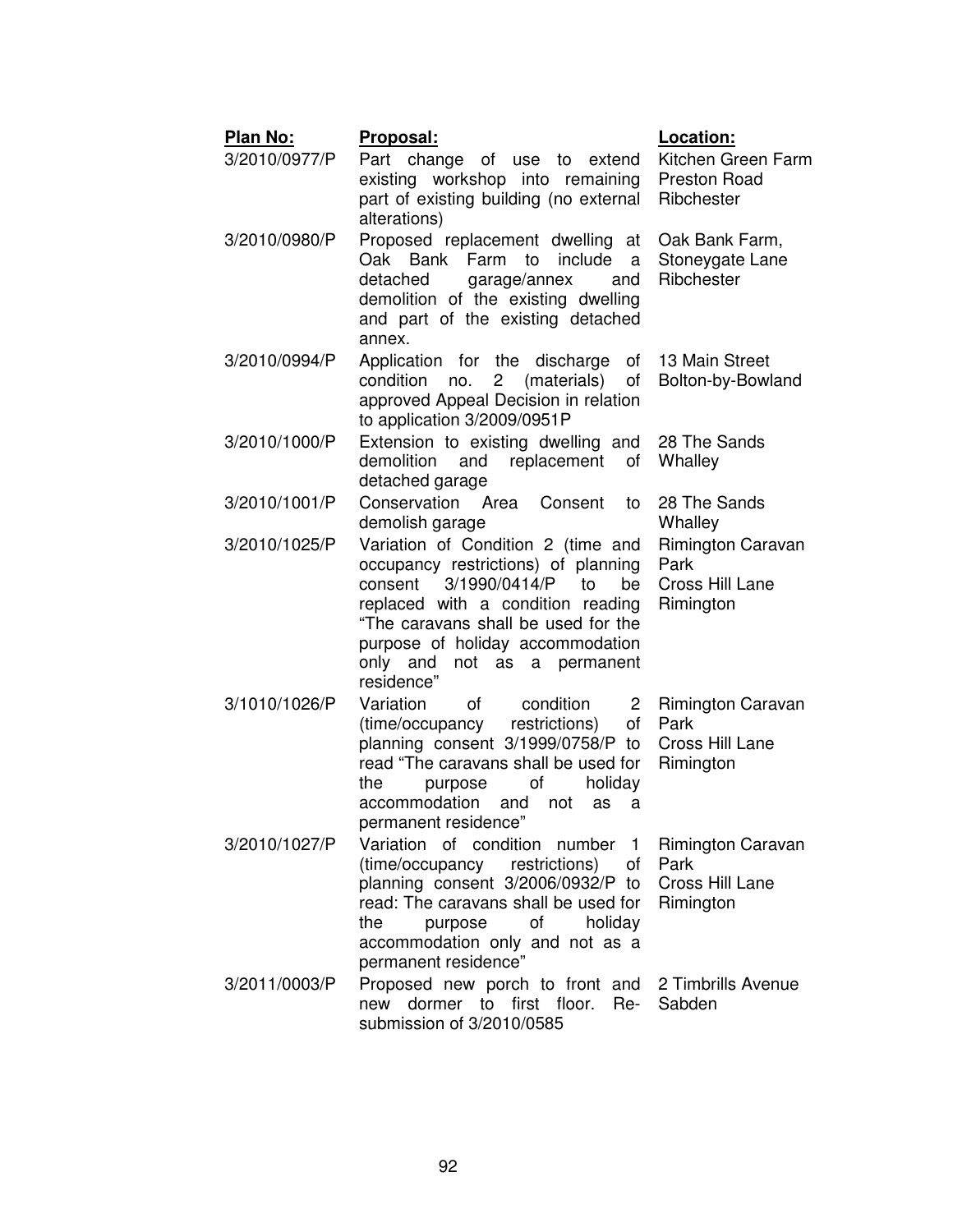| <b>Plan No:</b> | Proposal:                                                                                                                                                                                                                                                                                                         | Location:                                                                      |
|-----------------|-------------------------------------------------------------------------------------------------------------------------------------------------------------------------------------------------------------------------------------------------------------------------------------------------------------------|--------------------------------------------------------------------------------|
| 3/2011/0004/P   | Change of use of agricultural barn to<br>dwellings<br>form<br>2no.<br>including<br>demolition of existing outbuilding to<br>be replaced with double garage to<br>serve both properties                                                                                                                            | Out Lane Head Farm<br>Out Lane<br>Chipping                                     |
| 3/2011/0030/P   | Two-storey<br>extension<br>to<br>east<br>elevation, to<br>include<br>lounge<br>to<br>ground floor, bedroom to upper floor,<br>and also single storey extension to<br>include garage and hobby room.<br>Driveway to be repositioned to a<br>more central location.                                                 | Glamis<br>30 Dilworth Lane<br>Longridge                                        |
| 3/2011/0054/P   | Construction of new triple garage,<br>alterations to the garden wall and<br>vehicle<br>improved<br>for<br>access<br>entrance                                                                                                                                                                                      | <b>Otter House</b><br>9 Mitton Road<br>Whalley                                 |
| 3/2011/0056/P   | Two storey side extension and single<br>storey extension to rear                                                                                                                                                                                                                                                  | 2 Kenilworth Drive<br>Clitheroe                                                |
| 3/2011/0061/P   | Demolition of the existing garage to<br>be replaced with a two-storey side<br>extension. Replacement of render to<br>rear elevation and gable elevation to<br>be replaced with natural random<br>stone. Erection of a conservatory<br>and addition of a window in the<br>gable elevation                          | <b>Osbaldeston Hall Farm</b><br><b>Obsbaldeston Lane</b><br>Osbaldeston        |
| 3/2011/0065/P   | Single storey rear extension utilising<br>part of former lean-to built form and<br>regularisation of residential curtilage                                                                                                                                                                                        | <b>Willow Brook Barn</b><br>Clitheroe Road, Dutton                             |
| 3/2011/0066/P   | Application to discharge of condition<br>no. 4 (walling and roofing materials),<br>condition no. 6 (velux roof lights),<br>condition no.11 (hard landscaping),<br>condition no. 14 (bat roosting<br>facilities) and condition no. 15<br>(details of ground source heat pump)<br>of planning consent 3/2010/0540/P | Dusty Clough Barn<br>Green Lane<br>Chipping                                    |
| 3/2011/0070/P   | Replacement of existing signage<br>with 'Texaco'. Two illuminated fascia<br>signs and one illuminated price sign                                                                                                                                                                                                  | <b>Petrol Station</b><br><b>Barrow Brook Business</b><br>Park<br><b>Barrow</b> |
| 3/2011/0062/P   | Application for the<br>removal of<br>condition no. 3 of planning consent<br>3/2007/1121P, to allow the unit to be<br>used as a permanent residential<br>dwelling                                                                                                                                                  | Arbour Cottage<br>Longridge Road<br>Thornley-with-Wheatley                     |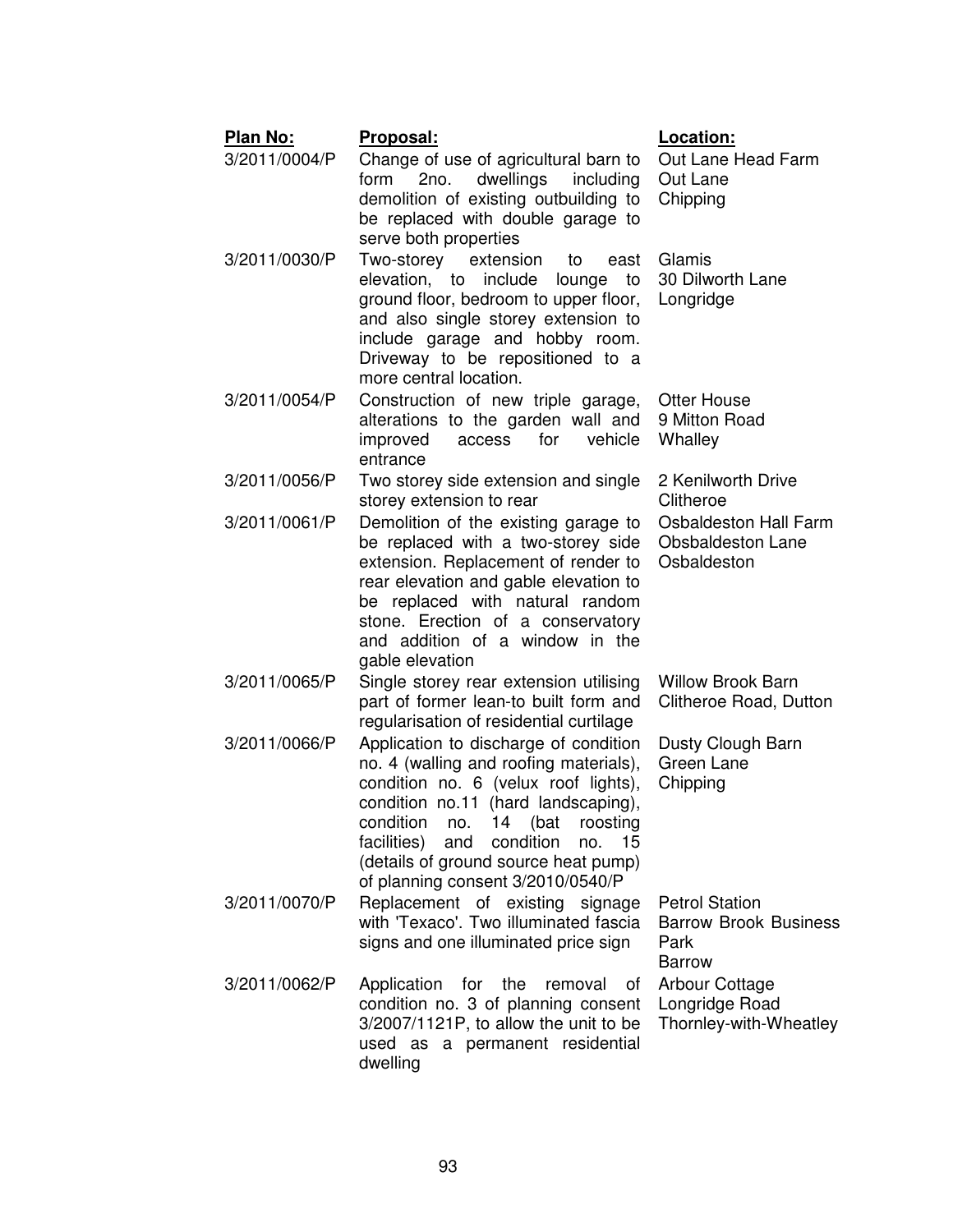| <b>Plan No:</b> | Proposal:                                                                                                                                                                                 | <b>Location:</b>                                                                  |
|-----------------|-------------------------------------------------------------------------------------------------------------------------------------------------------------------------------------------|-----------------------------------------------------------------------------------|
| 3/2011/0072/P   | Proposed single and two-storey<br>extension to side and rear of the<br>existing semi-detached dwelling                                                                                    | 26 Sunnyside Avenue<br>Wilpshire                                                  |
| 3/2011/0079/P   | single<br>Proposed<br>storey<br>rear<br>extension, and slate roof to existing<br>conservatory                                                                                             | 20 Mayfield Road<br>Ramsgreave                                                    |
| 3/2011/0083/P   | Variation of<br>condition no. 2 of<br>planning consent 03/2010/0680P to<br>allow the retention of the flat roof<br>and existing external appearance of<br>the existing temporary building | <b>Barrow Primary School</b><br>Old Row<br>Barrow                                 |
| 3/2011/0106/P   | Replacement of existing redundant<br>environmental monitoring<br>station<br>with an implement store                                                                                       | <b>Chatburn Cricket Club</b><br>The Playing Fields<br>off Sawley Road<br>Chatburn |
| 3/2011/0119/P   | Erection of a detached garage                                                                                                                                                             | Clovely<br>91 Chatburn Road<br>Clitheroe                                          |

# 843 APPLICATIONS REFUSED

| Plan No:      | Proposal:                                                                                                                                                                    | Location:                                                               | <b>Reasons for</b><br><b>Refusal</b>                                                                                                                                                                                                                                                                                       |
|---------------|------------------------------------------------------------------------------------------------------------------------------------------------------------------------------|-------------------------------------------------------------------------|----------------------------------------------------------------------------------------------------------------------------------------------------------------------------------------------------------------------------------------------------------------------------------------------------------------------------|
| 3/2010/0537/P | Replacement of<br>existing<br>an<br>permanent<br>chalet<br>building<br>with a permanent<br>single<br>storey<br>dwelling                                                      | Sugar Hill Chalet<br>Cow Ark<br>Clitheroe                               | By virtue of its<br>overall<br>design,<br>size and position<br>on site in relation<br>the<br>highway,<br>to<br>proposed dwelling<br>is considered to<br>unacceptable<br>be<br>contrary<br>and<br>to<br><b>Policies</b><br>$G1$ ,<br>ENV1, H2<br>and<br>H <sub>14</sub> of the Ribble<br>Valley Districtwide<br>Local Plan. |
| 3/2010/0990/P | windows<br>sash<br>downstairs<br>to<br>right<br>οf<br>the<br>porch. Like-for-<br>like replacement<br>with<br>the<br>exception<br>οf<br>double glazing to<br>reduce heat loss | Replacement of Ash Grove House<br><b>Shawbridge Street</b><br>Clitheroe | The<br>proposal<br>would result in the<br>unnecessary loss<br>οf<br>important<br>historic fabric and<br>the<br>harm<br>to<br>character<br>(including)<br>a<br>conspicuous<br>change<br>to<br>the                                                                                                                           |
| Cont/         | and lack of draft                                                                                                                                                            |                                                                         | of<br>arrangement                                                                                                                                                                                                                                                                                                          |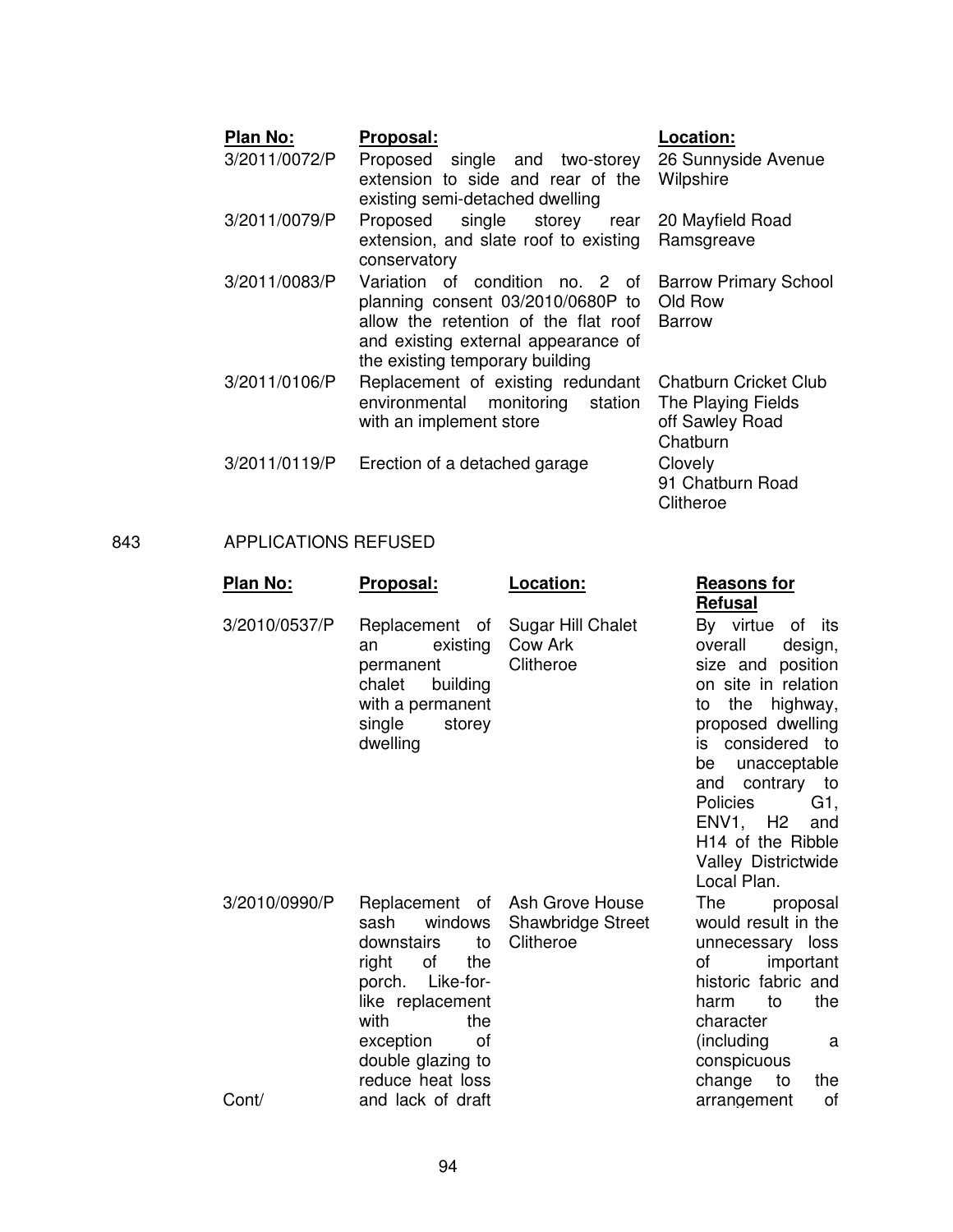|     | Plan No:                        | Proposal:                                                                                                            | Location:                                          | <b>Reasons for</b><br><b>Refusal</b>                                                                                                                                                                                                                                                                                                                                                              |
|-----|---------------------------------|----------------------------------------------------------------------------------------------------------------------|----------------------------------------------------|---------------------------------------------------------------------------------------------------------------------------------------------------------------------------------------------------------------------------------------------------------------------------------------------------------------------------------------------------------------------------------------------------|
|     | 3/2010/1017/P                   | proofing<br>Outline                                                                                                  | Little Middop Farm                                 | the top and bottom<br>sashes)<br>the<br>οf<br>listed building.<br>Contrary to PPS 7                                                                                                                                                                                                                                                                                                               |
|     |                                 | application<br>for<br>proposed<br>new<br>agricultural<br>worker's dwelling<br>(Re-submission<br>οf<br>3/2009/1046/P) | <b>Burnley Road</b><br>Gisburn                     | 'Sustainable<br>Development<br>in.<br>Rural Areas<br>and<br>Policies ENV1, G5<br>and H2, H3 and<br>H <sub>5</sub><br>of<br>the<br>Districtwide Local<br>Plan, in that I do<br>not consider there<br>to be a functional<br>for<br>need<br>an<br>agricultural worker<br>live<br>at Little<br>to<br>Middop Farm.                                                                                     |
|     | 3/2011/0058/P                   | Internal<br>alterations<br>and<br>repair to roof                                                                     | <b>Bustards Farmhouse</b><br><b>Rimington Lane</b> | The implemented<br>and<br>proposed<br>alterations<br>have<br>and will result in<br>loss and damage<br>important<br>to<br>historic<br>fabric<br>without<br>record.<br><b>These</b><br>works<br>include<br>the<br>replacement of the<br>first<br>flooring,<br>tanking<br>of walls,<br>concreting ground<br>floor, removal of<br>internal walls and<br>plaster<br>and<br>alterations to the<br>roof. |
| 844 | <b>SECTION 106 APPLICATIONS</b> |                                                                                                                      |                                                    |                                                                                                                                                                                                                                                                                                                                                                                                   |
|     | Plan No:                        | <b>Proposal/Location:</b>                                                                                            |                                                    | Progress:                                                                                                                                                                                                                                                                                                                                                                                         |

None.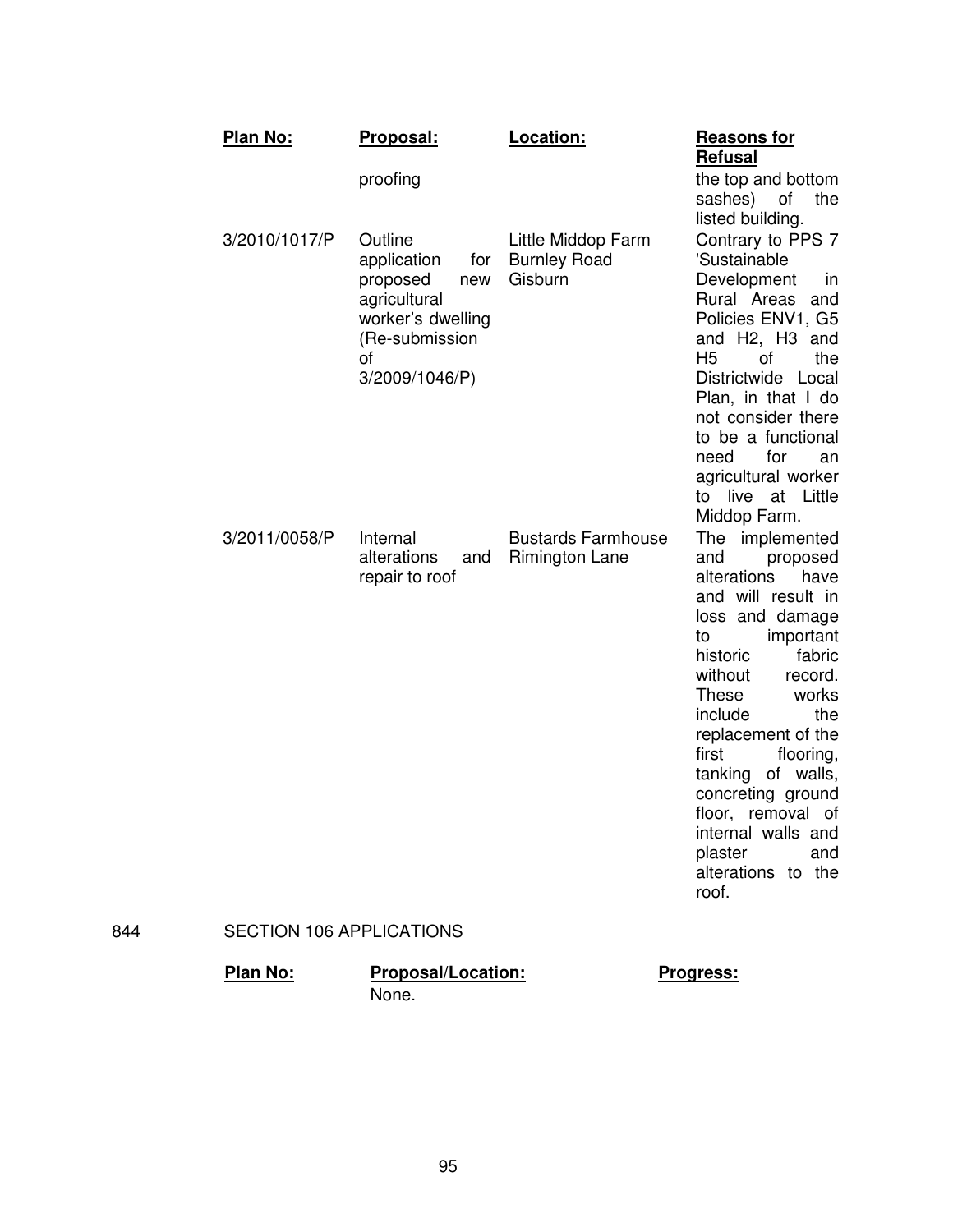845 CERTIFICATE OF LAWFULNESS FOR A PROPOSED USE OR DEVELOPMENT

| Plan No:      | Proposal:                                                                                                                                              | Location:            |
|---------------|--------------------------------------------------------------------------------------------------------------------------------------------------------|----------------------|
| 3/2011/0096/P | Application<br>for a                                                                                                                                   | Lawful Laneside Farm |
|               | Development Certificate for a Stocks Lane                                                                                                              |                      |
|               | proposed single storey side Middop<br>extension                                                                                                        |                      |
| 3/2011/0136/P | Application for a Lawful 4 Warrington Terrace<br>Development Certificate for a Whiteacre Lane<br>proposed loft conversion with a Barrow<br>rear dormer |                      |

846 TOWN AND COUNTRY PLANNING (GENERAL PERMITTED DEVELOPMENT) ORDER 1995 PART 24 – TELECOMMUNICATION CODE SYSTEM OPERATORS – PRIOR NOTIFICATION – GRANTED

| Plan No:      | <b>Proposal:</b>            |        | Location:                                               |
|---------------|-----------------------------|--------|---------------------------------------------------------|
| 3/2011/0154/P | Steel<br>portal<br>building | framed | storage Manor House Farm<br>Easington Road<br>Slaidburn |

#### 847 APPLICATIONS WHERE SECTION 106 HAS NOW BEEN ISSUED

| Plan No:      | Proposal:                                          | Location:             |
|---------------|----------------------------------------------------|-----------------------|
| 3/2010/0001/P | Regeneration site to provide 49 Former Cobden Mill |                       |
|               | dwellings (10 of which would be Watt Street        |                       |
|               | affordable) with access from Watt Sabden           |                       |
|               | Street and associated parking.                     |                       |
|               | Retention and refurbishment of                     |                       |
|               | Falcon House to provide 557.4m <sup>2</sup>        |                       |
|               | of class B1 business space                         |                       |
| 3/2010/0324/P | Retrospective change of use of two                 | The Freemasons Arms   |
|               | first floor rooms from residential                 | 8 Vicarage Fold       |
|               | accommodation to a licensed area                   | Wiswell               |
|               |                                                    | (Agreement not signed |
|               |                                                    | yet.)                 |

#### 848 APPLICATIONS WITHDRAWN

| Plan No:      | Proposal:                                            | Location:                       |
|---------------|------------------------------------------------------|---------------------------------|
| 3/2010/0477/P | Change of use of field from Ellenthorpe Kennels,     |                                 |
|               | agricultural use to equestrian use Bolton-by-Bowland |                                 |
|               | including paddocks, shelter and                      | Road                            |
|               | jumps                                                | Gisburn                         |
| 2/2010/0701/P | Erection of two detached dwellings                   | Land at Bentlea Road<br>Gisburn |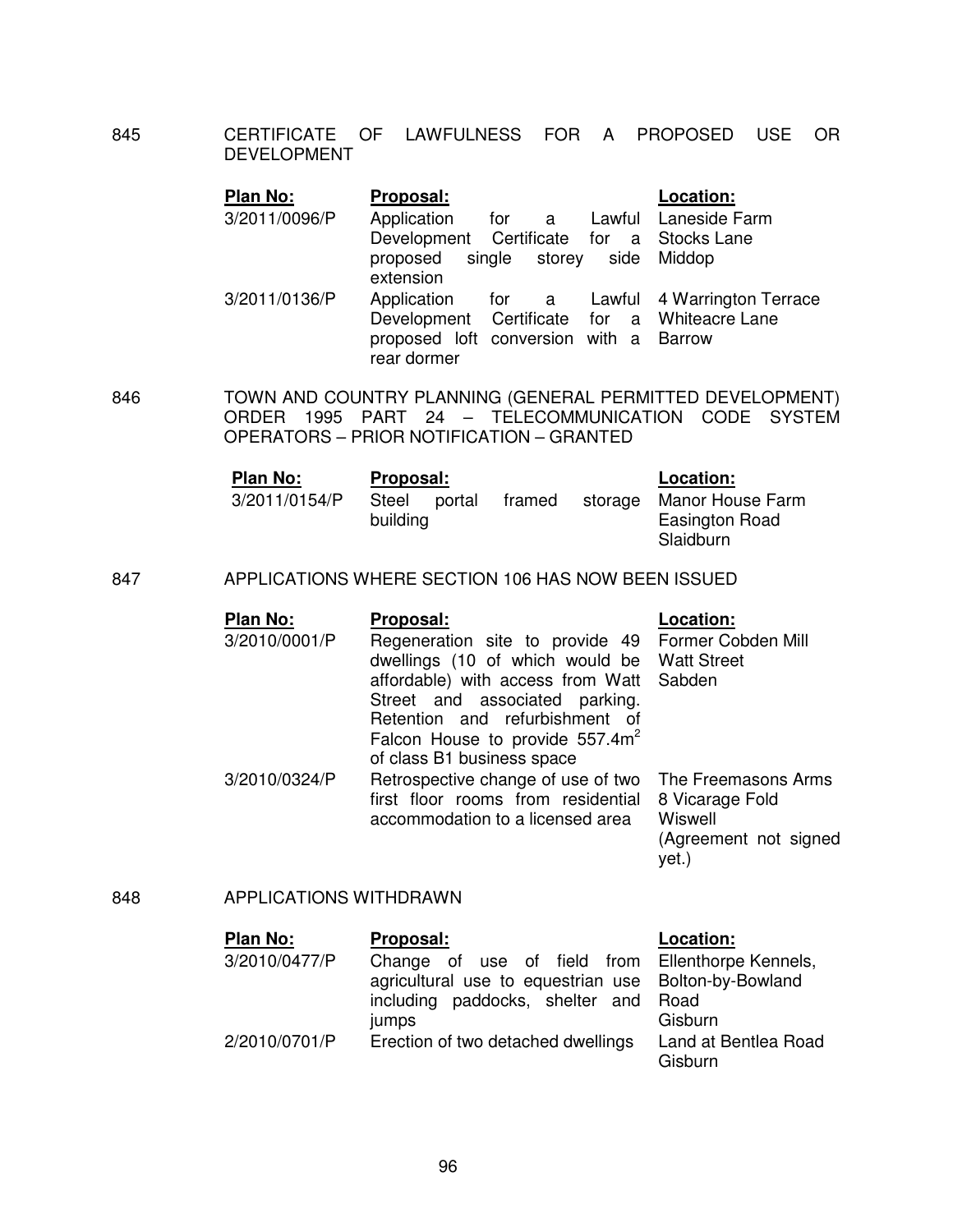| <b>Plan No:</b>        | Proposal:                                                                                                                                                                                                                                                                                                                                                | Location:                     |
|------------------------|----------------------------------------------------------------------------------------------------------------------------------------------------------------------------------------------------------------------------------------------------------------------------------------------------------------------------------------------------------|-------------------------------|
| 3/2011/0028/P<br>Cont/ | Demolition of attached double 1 Alston Court<br>garage/utility<br>room<br>conservatory. Erection of two-<br>storey side/front extensions, single<br>storey rear and side extension                                                                                                                                                                       | and Lower Lane<br>Longridge   |
|                        | including annexe accommodation<br>for dependant relatives.<br>Two<br>balconies to main bedrooms and<br>green roof to NW elevation. Solar<br>panel to SW elevation. Dormers to<br>SE elevation. Increase in roof pitch<br>for 10ft conversion.<br>Internal<br>alterations. Additional parking.<br>Integrated solar photovoltaic tiles to<br>SE elevation. |                               |
| 3/2011/0051/P          | Non-material amendment<br>to<br>$3/2010/0570/P$ for new window in<br>the existing external wall of the SE                                                                                                                                                                                                                                                | 20 Longsight Road<br>Chipping |

## 849 APPEALS UPDATE

| <b>Application</b> | <b>Date</b>      | <b>Applicant/Proposal/Site:</b> | <u>Type of</u> | Date of          | Progress:        |
|--------------------|------------------|---------------------------------|----------------|------------------|------------------|
| <u>No:</u>         | <b>Received:</b> |                                 | <b>Appeal:</b> | Inquiry/Hearing: |                  |
| 3/2010/0233        | 17.11.10         | Mr D M Clegg                    | WR             |                  | AWAITING         |
| D                  |                  | Proposed<br>detached            |                |                  | <b>DECISION</b>  |
|                    |                  | house in garden area to         |                |                  |                  |
|                    |                  | side of Manor<br>House          |                |                  |                  |
|                    |                  | (Resubmission<br>οf             |                |                  |                  |
|                    |                  | 3/2009/0449/P)                  |                |                  |                  |
|                    |                  | Manor House                     |                |                  |                  |
|                    |                  | <b>Copster Green</b>            |                |                  |                  |
| 3/2010/0609        | 30.11.10         | Nicola<br>Mrs<br>Gerrard-       | <b>WR</b>      |                  | <b>APPEAL</b>    |
| D                  |                  | Russell                         |                |                  | <b>DISMISSED</b> |
|                    |                  | Proposed<br>extension           |                |                  | 10.3.11          |
|                    |                  | above existing garage           |                |                  |                  |
|                    |                  | conversion incorporating        |                |                  |                  |
|                    |                  | a master suite and stairs       |                |                  |                  |
|                    |                  | to the loft conversion that     |                |                  |                  |
|                    |                  | will extend the width of        |                |                  |                  |
|                    |                  | the extension and the           |                |                  |                  |
|                    |                  | existing house                  |                |                  |                  |
|                    |                  | 14 St. Chad's Avenue            |                |                  |                  |
|                    |                  | Chatburn                        |                |                  |                  |

elevation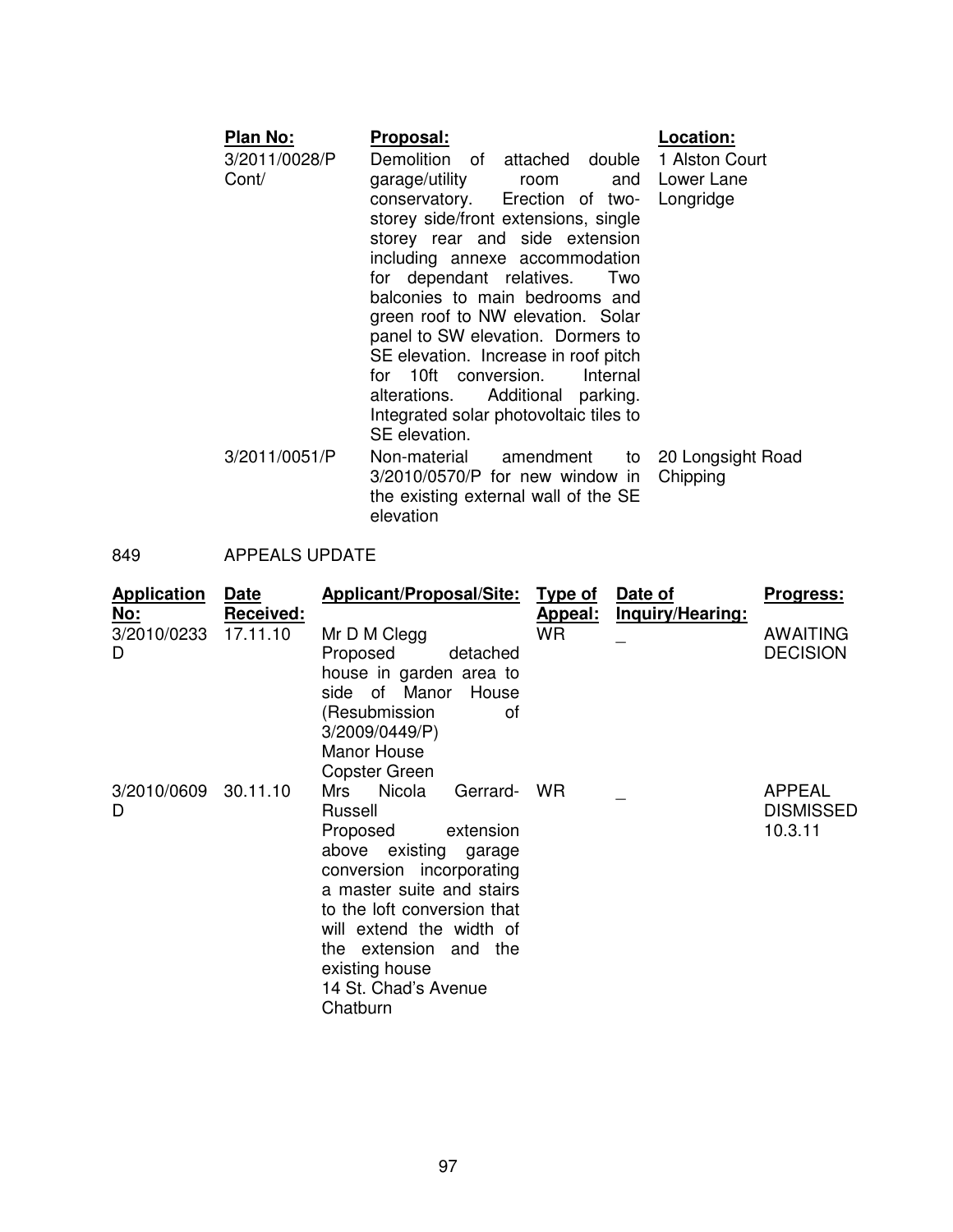| <b>Application</b><br>Date<br>No:<br>Received: |         | Applicant/Proposal/Site:                                                                                                                                                                                      | <b>Type of</b><br><u>Appeal:</u> | Date of<br>Inquiry/Hearing: | Progress:                                                                                                |      |
|------------------------------------------------|---------|---------------------------------------------------------------------------------------------------------------------------------------------------------------------------------------------------------------|----------------------------------|-----------------------------|----------------------------------------------------------------------------------------------------------|------|
| 3/2010/0635<br>D                               | 18.1.11 | Mr Steve Burke<br>Proposed provision of a<br>pair of handrails to the<br>vestry door in the east<br>elevation of the church<br>At Mary & All Saints<br>Church<br>Church Lane<br>Whalley                       | <b>WR</b>                        |                             | Awaiting<br>visit                                                                                        | site |
| 3/2010/0738 24.1.11<br>C                       |         | Diocese of Bradford<br>Construction<br>of<br>3no.<br>affordable<br>two-storey<br>houses<br>Land on Main Street<br>Grindleton                                                                                  | <b>WR</b>                        |                             | Awaiting<br>visit                                                                                        | site |
| 3/2010/0969<br>D                               | 17.2.11 | John Carrington<br>Application for a lawful<br>certificate<br>development<br>for<br>proposed<br>a<br>cantilevered canopy<br>8A Longridge Road<br><b>Hurst Green</b>                                           | <b>WR</b>                        |                             | Awaiting<br>visit                                                                                        | site |
| 3/2010/0893 23.2.11<br>D                       |         | <b>HWS Ltd</b><br>Retrospective application<br>for insertion of window to<br>gable front elevation at<br>first floor of existing semi-<br>detached dwelling<br>Roadside Farm<br><b>Preston Road</b><br>Alston | House-<br>holder<br>appeal       |                             | <b>AWAITING</b><br><b>DECISION</b>                                                                       |      |
| 3/2010/0926<br>D                               | 9.3.11  | Mr C J Hutchings<br>Proposed two-storey side<br>extension<br><b>Happy Cottage</b><br>Lovely Hall Lane<br><b>Copster Green</b>                                                                                 | House-<br>holder<br>appeal       |                             | Notification<br>letter<br>14.3.11<br>Questionnaire<br>sent 15.3.11<br><b>AWAITING</b><br><b>DECISION</b> | sent |

### 850 PROPOSED DESIGNATION OF KIRK MILL CONSERVATION AREA **EXTENSION**

The Head of Planning Services submitted a report seeking Committee's agreement to the designation of an extension to Kirk Mill Conservation Area, Chipping. He reminded Committee than in February 2010, they had designated Kirk Mill Conservation Area in response to the immediate threat of redevelopment to the late 18<sup>th</sup> century industrial hamlet, and in July 2010 Committee had agreed to the undertaking of a one month public consultation on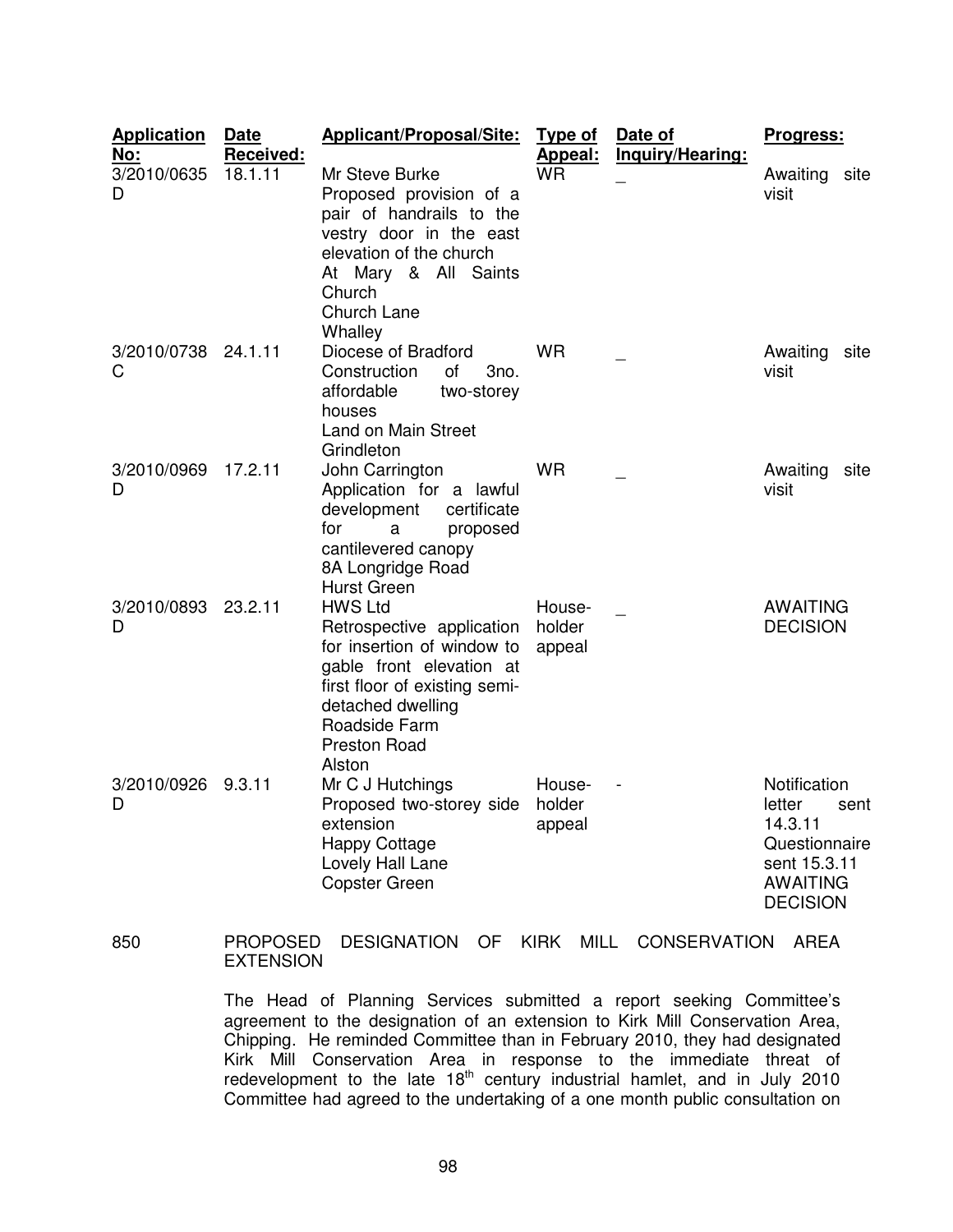the proposed extension of Kirk Mill Conservation Area. This public consultation had now been completed but as the process was non statutory, comments received after the official end date had been considered. The responses received were summarised for Committee's information and it was felt that because of the public interest and support for the designation, there was a need for consideration of the inclusion of additional buildings and the discreet but intrinsic archaeological features of the water powered mills catchment area. It had also become clear that a significant and positive element of the character and interest of Kirk Mill hamlet is its containment and relative isolation resulting from topography and location within a natural bowl.

- RESOLVED: That Committee agree to designate an extension to Kirk Mill Conservation Area in accordance with the proposed boundary as shown on the plan.
- 851 COMMENTS ON OVERVIEW AND SCRUTINY COMMITTEE REPORT ON PLANNING ENFORCEMENT

The Head of Planning Services submitted a report inviting Committee to comment on issues arising from the Overview and Scrutiny Committee report which had been reported on 13 April 2010. He highlighted the main points made which included the planning enforcement service being under resourced; the fact that the vast majority of breaches of planning control were resolved informally and by negotiation; the fact that the Council's scheme of delegation gave powers to deal with enforcement matters; the need for Members to be more involved in the decision making process of whether enforcement action should be taken and also kept informed and that details of complaints and action taken should be reported regularly to Committee.

The Head of Planning Services reminded Committee that the Enforcement Officer had retired from the Council in December 2010 and that there had been no replacement to the post. However, a Planning Officer was currently spending some time on enforcement issues, whilst still undertaking a significant planning caseload work. Committee felt it was important to retain this post in the establishment but with the Head of Planning Services being allowed flexibility to use his officers in the best possible way. It was also recognised that it was important for Committee to be briefed on key situations but felt that a report consisting of purely figures was not helpful. It was suggested that perhaps a way of keeping Members informed could be done electronically in the future or by a verbal report a couple of times a year. It was acknowledged that as far as the decision making process was concerned, only the important issues were transgressions against policy and not where someone could be advised by a letter of phone call. However, it was recognised that a lack of enforcement could bring the Planning and Development Committee into disrepute and this was an important aspect of planning.

RESOLVED: That Committee thank the Overview and Scrutiny Committee for the issues raised and ask the Head of Planning Services to consider ways in which to keep the Committee informed of enforcement issues.